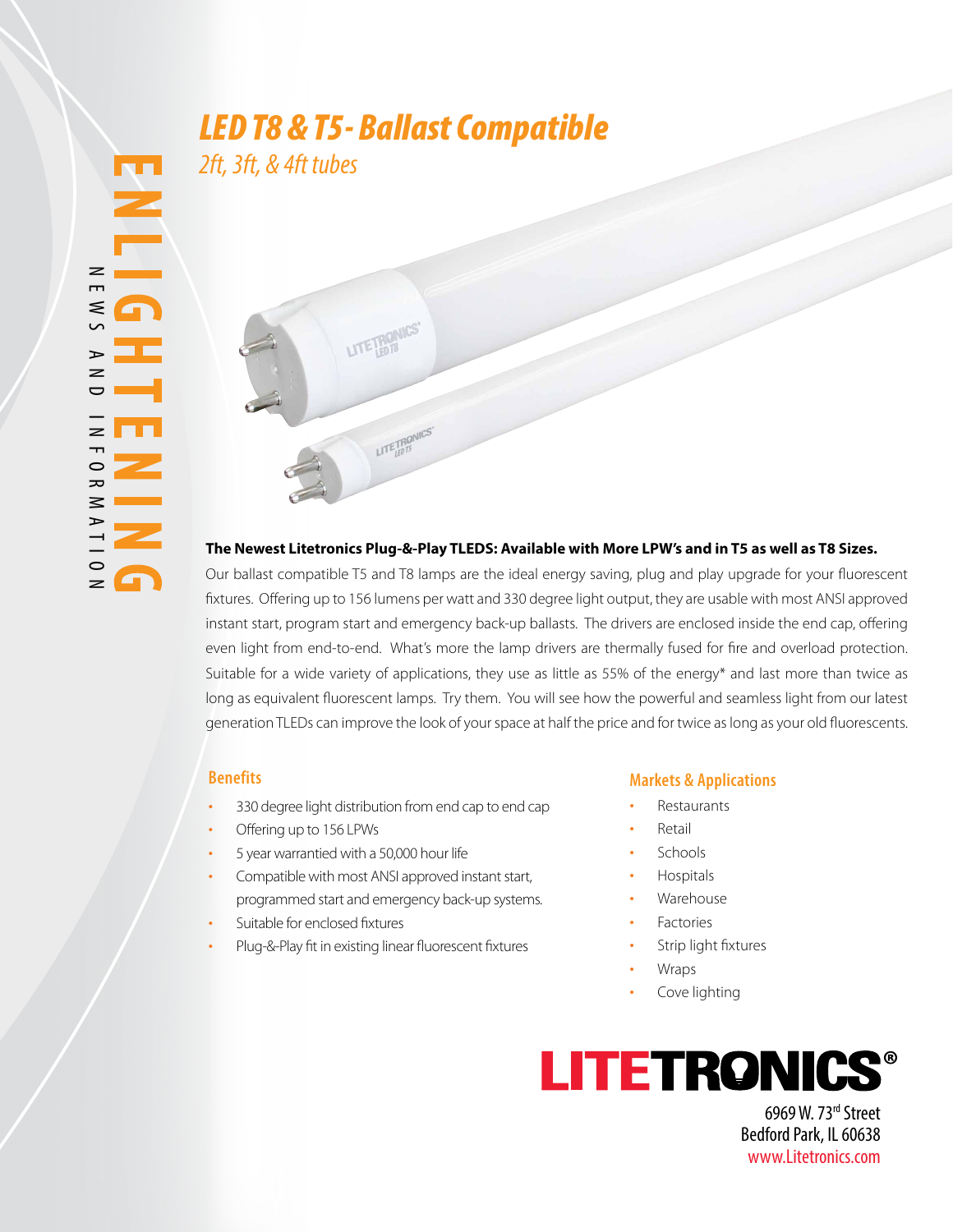# *LED T8 & T5 Lamps*

| LEV 10 & 13 LUINPS                   |    |    | T <sub>8</sub><br>24'' |                 |
|--------------------------------------|----|----|------------------------|-----------------|
| 2ft, 3ft, & 4ft tubes                |    |    |                        | $\pm 1$ "       |
|                                      |    | T8 | 36''                   |                 |
| <b>Technical Product Information</b> |    |    |                        | $\mathbb{L}$ 1" |
| <b>Base: Med Bi-Pin</b>              | T8 |    | 48"                    |                 |
| <b>Voltage: Ballast Compatible</b>   |    |    |                        |                 |
| Average Rated Life: 50,000H          |    |    |                        | $\pm 1$ "       |
| <b>Case Quantity: 25</b>             |    |    |                        |                 |
| CRI: >80                             |    |    | 45.8"                  |                 |
| <b>Operating Temp:</b> -4° to 113°F  |    |    |                        | ⊧‡0.5″          |
| Beam Angle: 330°                     |    |    |                        |                 |

#### **Compatible Ballasts**

Available online at: **https://www.litetronics.com/webfoo/wp-content/uploads/LTI\_Ballast\_Compatibility.pdf**

| LED <sub>T8</sub> |              |                        |                      | <b>Compatible Ballast Types</b> |      |                |                                                  |                                |                                   |                                   |
|-------------------|--------------|------------------------|----------------------|---------------------------------|------|----------------|--------------------------------------------------|--------------------------------|-----------------------------------|-----------------------------------|
| <b>TYPE</b>       | <b>WATTS</b> | <b>DESCRIPTION</b>     | <b>ORDERING CODE</b> | CCT(K)                          |      | M.O.L.* LUMENS | <b>DLC</b>                                       | <b>INSTANT</b><br><b>START</b> | <b>PROGRAMMED</b><br><b>START</b> | <b>EMERGENCY</b><br><b>BACKUP</b> |
|                   |              | 8W LED T8 2FT 3500K    | LT08T82835           | 3500                            |      | 1200           |                                                  |                                | <b>YES</b>                        | <b>YES</b>                        |
| 2FT               | 8            | 8W LED T8 2FT 4000K    | LT08T82840           | 4000                            | 24'' |                | <b>STANDARD</b><br>4.1                           | <b>YES</b>                     |                                   |                                   |
|                   |              | 8W LED T8 2FT 5000K    | LT08T82850           | 5000                            |      |                |                                                  |                                |                                   |                                   |
| 3FT               | 10.5         | 10.5W LED T8 3FT 4000K | LT10ET83840          | 4000                            | 36'' | 1400           | $\overline{\phantom{a}}$                         | <b>YES</b>                     | <b>YES</b>                        | <b>YES</b>                        |
|                   |              | 11.5W LED T8 4FT 3500K | LT11ET84835          | 3500                            |      | 1800<br>2200   | <b>STANDARD</b><br>4.1<br><b>STANDARD</b><br>4.1 |                                | <b>YES</b>                        | <b>YES</b>                        |
|                   | 11.5         | 11.5W LED T8 4FT 4000K | LT11ET84840          | 4000                            |      |                |                                                  |                                |                                   |                                   |
| 4FT               |              | 11.5W LED T8 4FT 5000K | LT11ET84850          | 5000                            | 48"  |                |                                                  | <b>YES</b>                     |                                   |                                   |
|                   |              | 15W LED T8 4FT 3500K   | LT15T84835           | 3500                            |      |                |                                                  |                                |                                   |                                   |
|                   | 15           | 15W LED T8 4FT 4000K   | LT15T84840           | 4000                            |      |                |                                                  |                                |                                   |                                   |
|                   |              | 15W LED T8 4FT 5000K   | LT15T84850           | 5000                            |      |                |                                                  |                                |                                   |                                   |
| LED <sub>T5</sub> |              |                        |                      |                                 |      |                |                                                  |                                | <b>Compatible Ballast Types</b>   |                                   |

| <b>TYPE</b> | <b>WATTS</b> | <b>DESCRIPTION</b>   | ORDERING CODE | CCT(K) | $M.0.L.*$ | <b>LUMENS</b> | <b>DLC</b>      | <b>PROGRAMMED</b><br><b>START</b> | <b>PROGRAMMED</b><br><b>RAPID START</b> |
|-------------|--------------|----------------------|---------------|--------|-----------|---------------|-----------------|-----------------------------------|-----------------------------------------|
|             |              | 25W LED T5 4FT 4000K | LT25T54840    | 4000   |           |               | <b>STANDARD</b> | YES                               | YES                                     |
| 4FT         | 25           | 25W LED T5 4FT 5000K | LT25T54850    | 5000   | 45.8"     | 3500          | 4.1             |                                   |                                         |